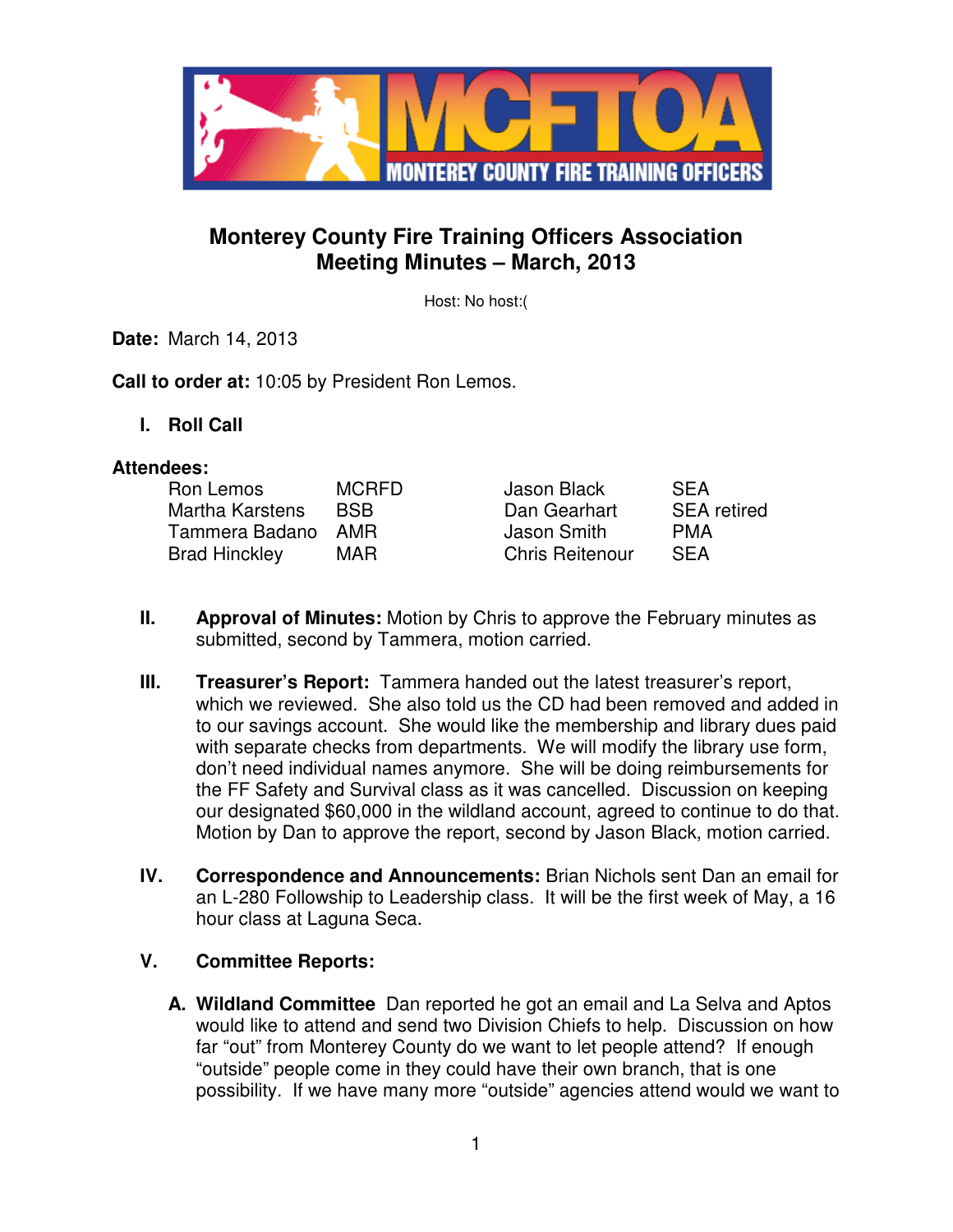

charge them for lunch? Probably don't need to, but how much more work would it be serving lunch to another branch? Decided we should again stay with two branches and see if the Aptos overhead will attend. If we get lots of "outside" agencies they need to bring their own overhead and identify what positions are needed. Dan reminded us we are not covered by our insurance out there. Is that a concern if there is a branch that doesn't have MC Officers in it? If we have extra overhead we could have a third branch. Also OK to add Aptos/La Selva to our branches. Many ideas…. Jason Black suggested adding in a structure protection component. We could do that, also add in spot fires. We would like to have the comms trailer for the school.

**B. Fire Library** Ron reported there was not much new. He had a (very purple) suitcase with the new CPR training equipment in it to go into the library.

### **C. Programs/Training Classes**

- a. Auto Ex No report, take off agenda.
- b. Ag-Ex. No report, take off agenda.
- c. UASI cost offset-Dave, no report, take off agenda.

The FF Safety and Survival class only had six people sign up and had been advertised outside of MC. The class was cancelled. Discussed other possible needs for training, Martha suggested an off road driver class. We agreed that could be needed by several departments. Dan to send Ron Clinton Tolles (Hunter Liggett) contact information to see if they would set one up. Suggestion to maybe add an off road driving component to wildland school.

- **D. Website** Dan said it was going well, using PayPal is great and much easier to use. He was contacted by a company who wanted us to put their link on our web site and in return they would put our link at the top of their web site. Dan said he would and later checked their site and we were listed on the top.
- **E. Fire Academy** Jason Smith reporting for Natalie, the current class is down to 11 people after the midterms. There are 18 people already signed up for the next academy. She thinks they will have her replacement lean more toward public safety than fire training.
- **F. Fire Chiefs Liaison Report** Ron reported on the Chiefs retreat, we were not sure of the status of the Chief's web site, we believe they were going to make it a static site and post communications, policies etc. on our site.

#### **VI. Old Business** None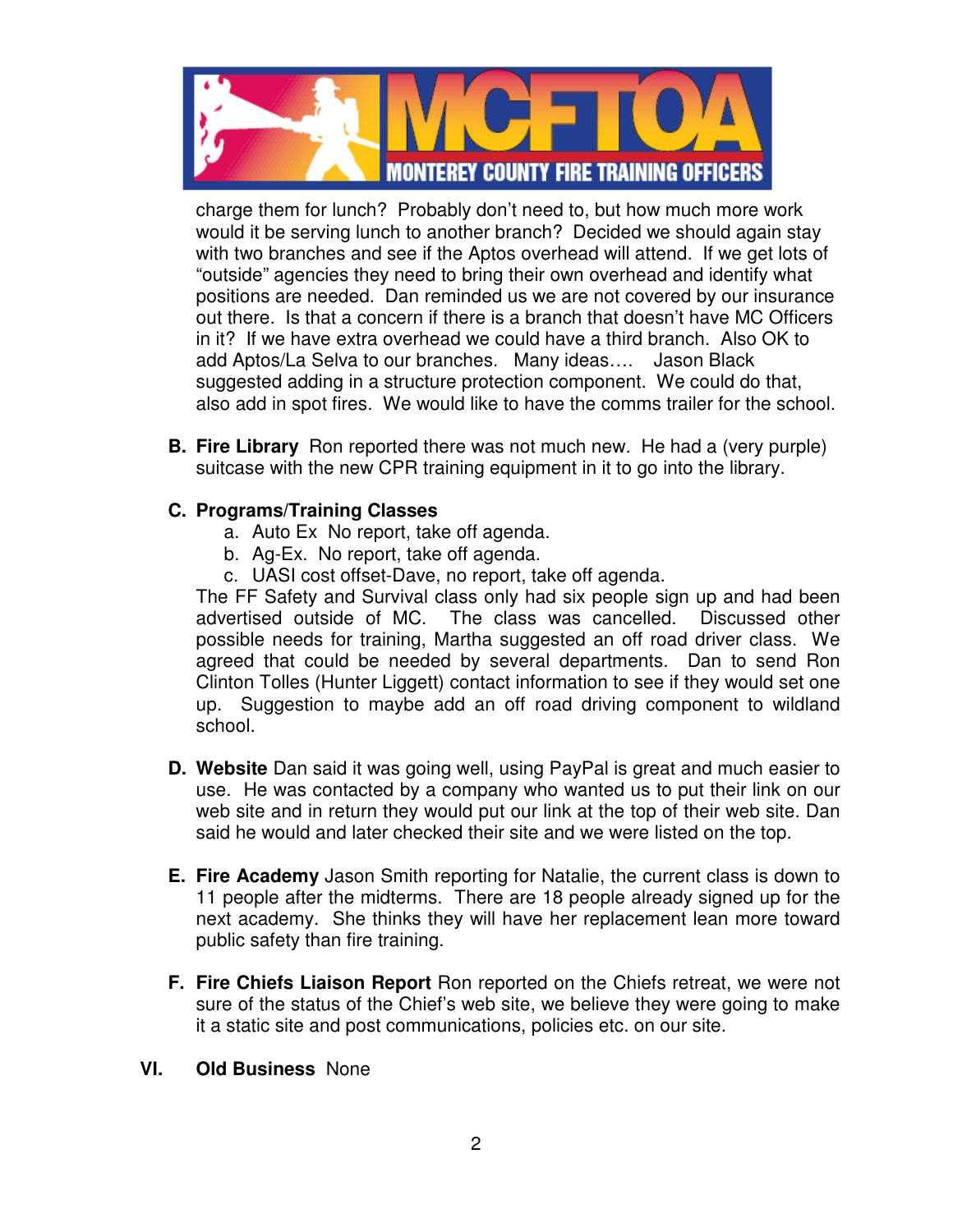

#### **VII. New Business**

Jason Black suggested at our next meeting we do some brainstorming and set goals for the year. He said the two day Nozzle Forward class was done, it filled up and had 17 people on the waiting list, and was a very good class. Marina Coast Water was a good resource. He will be going to FDIC April 22, 23, and 24. Ron would like an "update' email to go out. It would let people know about the CPR equipment, a reminder to pay membership/library dues and have people send in suggestions for goal setting. He will write one up and send it to Dan to push out, we are to bring back any goals we may have for the next meeting.

#### **VIII. Good of the Order**

Brad—He is still working with LeMoore, they are now at the Marina Airport on Mondays, Wednesdays and Thursdays. They will offer several trainings in the future.

Tammera—They are trying to get in the Guinness book for CPR, they will be at the Health Department on May 22 for EMS week and in Monterey, location TBA. Ron—MCRFD received two grants, monitors and SCBAs.

Jason Smith--- On May  $17<sup>th</sup>$  they will have their airport drill, suggestion to make it the movement drill and make sure it meets the drill criteria. They may use the "flagging and tagging" triage.

**IX. Adjournment** Meeting adjourned at 11:24, motion by Tammera, second by Ron, motion carried.

Next Meeting April 11, 2013

MPC Public Safety Training Center 2642 Colonel Durham Street Seaside, CA. 93955

**Host** Presidio of Monterey

Minutes prepared by Martha Karstens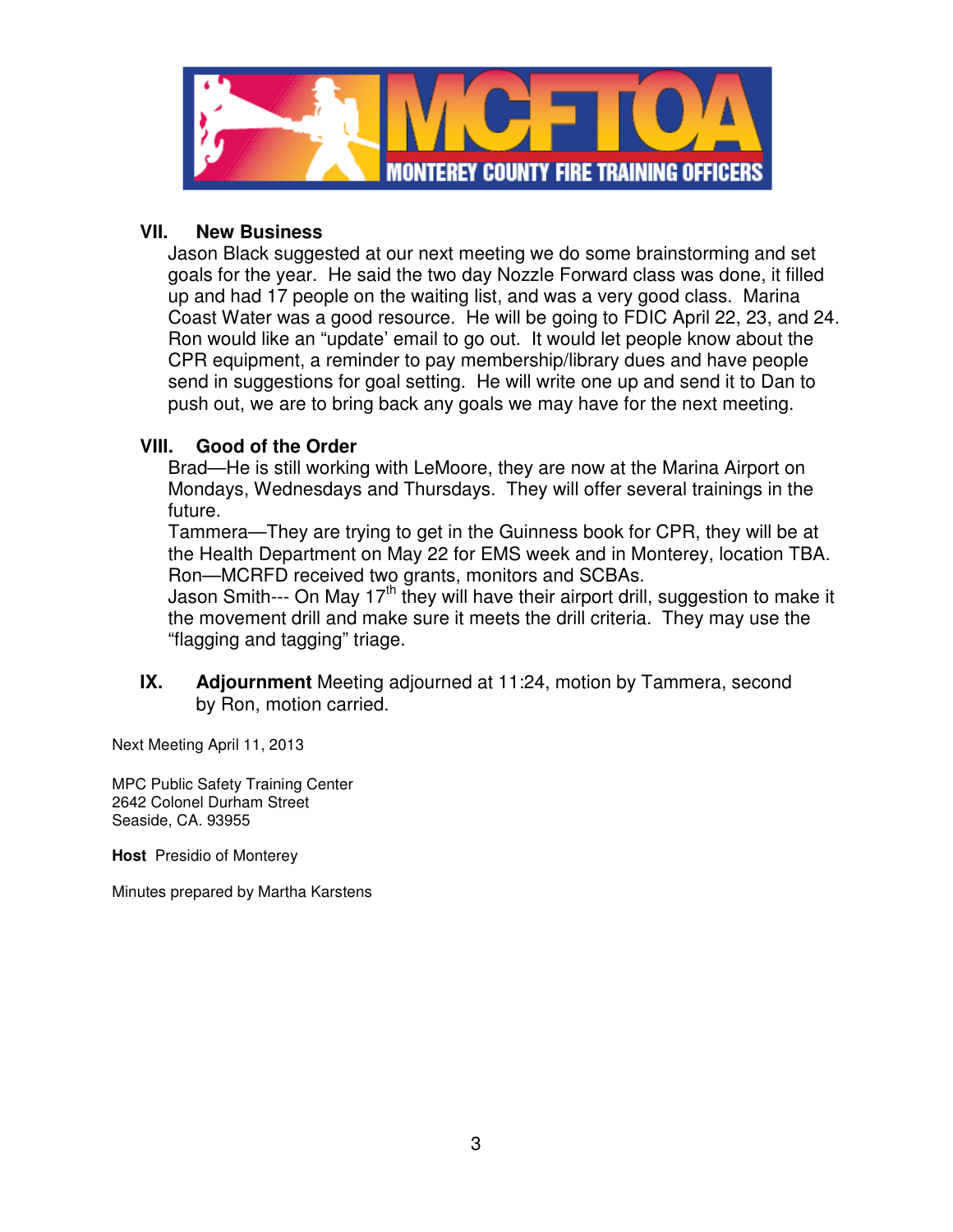

# **Monterey County Fire Training Officers Association Treasurer's Report – February 2013**

**Reporting period: February 10, 2013 to March 13, 2013**

| Revenue:<br>2-19-2013<br><b>MPC Fire 411</b><br>(PG&E Fire Responder Training)<br>425.50<br>3-08-2013<br><b>PayPal</b><br>(Fire Fighter Survival)<br><b>John Lundgren</b><br><b>Joseph Jarratt</b><br><b>Sean Carlock</b><br><b>Mark Sweeney</b><br>(400.00-10.00 fee)<br>390.00<br><b>Membership Dues</b><br>3-12-2013<br><b>Cal-Fire/Soledad-Owens</b><br>10.00<br><b>Mid-Coast FB-Goetz</b><br>(Paid for 2014)<br>20.00 |
|----------------------------------------------------------------------------------------------------------------------------------------------------------------------------------------------------------------------------------------------------------------------------------------------------------------------------------------------------------------------------------------------------------------------------|
|                                                                                                                                                                                                                                                                                                                                                                                                                            |
|                                                                                                                                                                                                                                                                                                                                                                                                                            |
|                                                                                                                                                                                                                                                                                                                                                                                                                            |
|                                                                                                                                                                                                                                                                                                                                                                                                                            |
|                                                                                                                                                                                                                                                                                                                                                                                                                            |
|                                                                                                                                                                                                                                                                                                                                                                                                                            |
|                                                                                                                                                                                                                                                                                                                                                                                                                            |
|                                                                                                                                                                                                                                                                                                                                                                                                                            |
|                                                                                                                                                                                                                                                                                                                                                                                                                            |
|                                                                                                                                                                                                                                                                                                                                                                                                                            |
|                                                                                                                                                                                                                                                                                                                                                                                                                            |
|                                                                                                                                                                                                                                                                                                                                                                                                                            |
|                                                                                                                                                                                                                                                                                                                                                                                                                            |
|                                                                                                                                                                                                                                                                                                                                                                                                                            |
| <b>Monterey County Reg. FD</b>                                                                                                                                                                                                                                                                                                                                                                                             |
| Lindsey                                                                                                                                                                                                                                                                                                                                                                                                                    |
| 20.00<br><b>Lemos</b>                                                                                                                                                                                                                                                                                                                                                                                                      |
| <b>Greenfield FD</b>                                                                                                                                                                                                                                                                                                                                                                                                       |
| 10.00<br><b>Perez</b>                                                                                                                                                                                                                                                                                                                                                                                                      |
| 3-12-2013<br><b>Fire Library Dues</b>                                                                                                                                                                                                                                                                                                                                                                                      |
| 200.00<br><b>Monterey County Reg. FD</b>                                                                                                                                                                                                                                                                                                                                                                                   |
| <b>Seaside FD</b><br>200.00                                                                                                                                                                                                                                                                                                                                                                                                |
| 200.00<br><b>Cachagua FPD</b>                                                                                                                                                                                                                                                                                                                                                                                              |
| <b>North County FPD</b><br>200.00                                                                                                                                                                                                                                                                                                                                                                                          |
| <b>Monterey FD</b><br>200.00                                                                                                                                                                                                                                                                                                                                                                                               |
| <b>Big Sur VFB</b><br>100.00                                                                                                                                                                                                                                                                                                                                                                                               |
| <b>Marina FD</b><br>200.00                                                                                                                                                                                                                                                                                                                                                                                                 |

**Total Revenue: 2,175.50**